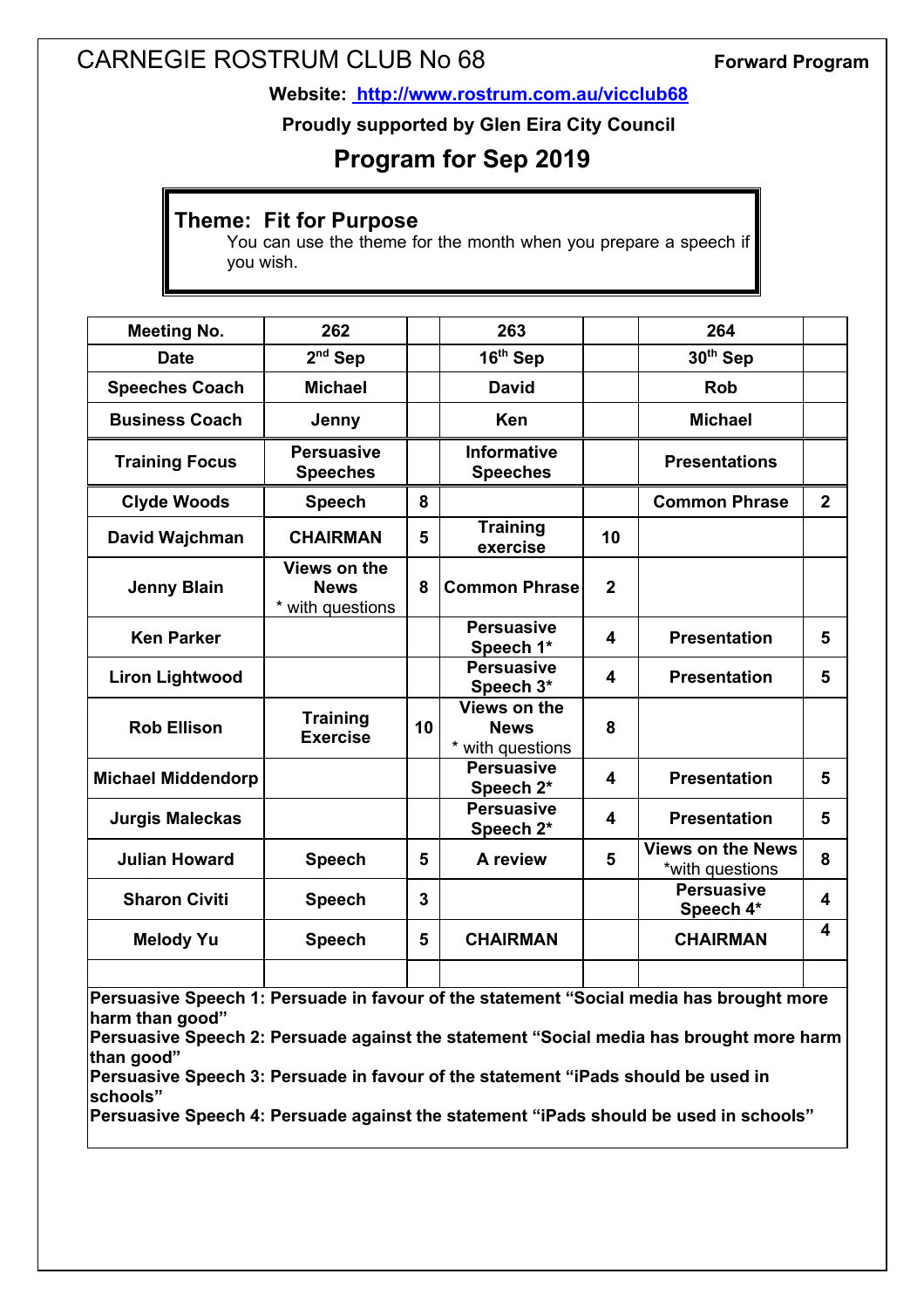### **List of activities**

**A Word –** Select a word that members may not have heard but that could be used in general conversation. Present your chosen word with a clear definition and some examples of its usage in a 2 minute speech. The members at the meeting are to try to incorporate the word into the speeches and activities for the evening. **Readings -** An extract (generally 2 to 3 minutes) that stands on its own and can be memorable in some way. Use a short introduction before the reading to tell why you chose the piece and where it comes from.

**Group Activity –** An exercise that involves all the members **and that targets an aspect of public speaking.**  You can contact the training officer for ideas if you need assistance or check out the members section of the website.

**Views on the News** – select a newspaper article and in 4 minutes or less give an overview of the issue and **your opinion** for or against on the issue presented in the article. A Q and A session will follow your presentation.

**A Book, TV Show or Movie Review**: This is not just a synopsis of the book, show or film. It is a review. Give your opinion on what worked well and what could have been done better in a 3-minute speech. Tell whether you recommend it or not.

**Sell us something:** Sell a product or service or concept to the audience in a 3-minute speech. This challenge is to persuade not to entertain.

**What a Year:** Your task is to give a 3 - 4 minute speech about a year in history – any year you choose. At the end of your speech the chairman will ask members to guess which year you spoke about. Don't make it too obvious but don't make it impossible.

**Move a Motion:** Your task is to move a motion in the business section of the meeting. The motion is nonbinding on the club. The Chairman should note that Standing Orders are not in force during this exercise. **Common Phrase:** Choose a common phrase, research its origin and discuss in a speech. Examples:Spill the beans, leave no stone unturned, fly off the handle, cook your own goose, rule of thumb Helpful website: www.businessballs.com/clichesorigins.htm

**Persuasive speech**: Deliver a speech that persuades the audience to agree with your point of view.

**UPCOMING MEETINGS - Please advise Rob Ellison rob.ellison8@bigpond.com or Jenny Blain jennyb@ninoxsolutions.com.au if you are wish to add a speech or are unavailable for a role for which you are listed.**

#### **OFFICE BEARERS 2019**

| <b>President</b>                                          | David Wajchman                                  | david@wajchman.com           |  |  |  |
|-----------------------------------------------------------|-------------------------------------------------|------------------------------|--|--|--|
| <b>Secretary</b>                                          | Liron Lightwood                                 | llightwo@gmail.com           |  |  |  |
| <b>Treasurer</b>                                          | Rob Ellison                                     | rob.ellison8@bigpond.com     |  |  |  |
| <b>Membership</b>                                         | Clyde Woods                                     | clydewoods@bigpond.com       |  |  |  |
| <b>Training Officers</b>                                  | Jenny Blain / Rob Ellison                       | rob.ellison8@bigpond.com     |  |  |  |
|                                                           |                                                 | jennyb@ninoxsolutions.com.au |  |  |  |
| <b>Rostrum Vic Council Rep</b>                            | <b>Ken Parker</b>                               | ken-p@bigpond.com            |  |  |  |
| <b>Club Photographer:</b>                                 | ALL members please look for photo opportunities |                              |  |  |  |
| <b>GENERAL COMMITTEE MEMBERS</b> as required              |                                                 |                              |  |  |  |
| Contact the club secretary using vicclub68@rostrum.com.au |                                                 |                              |  |  |  |

#### **Jo Davis Topics for 2019**

Imperfect perfection The business Fly me to the moon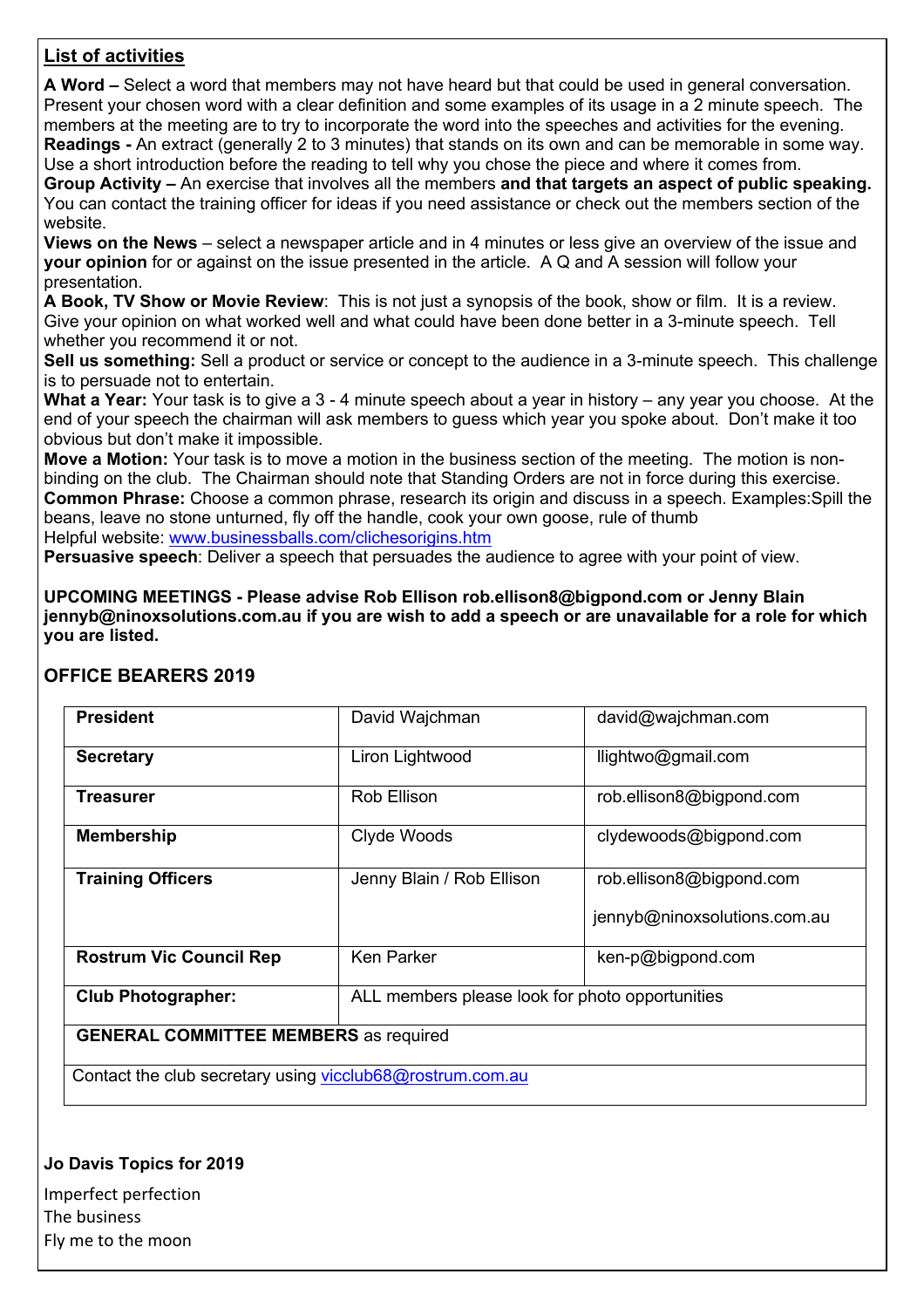Forked Lightening Don't pay the ferryman Star bright